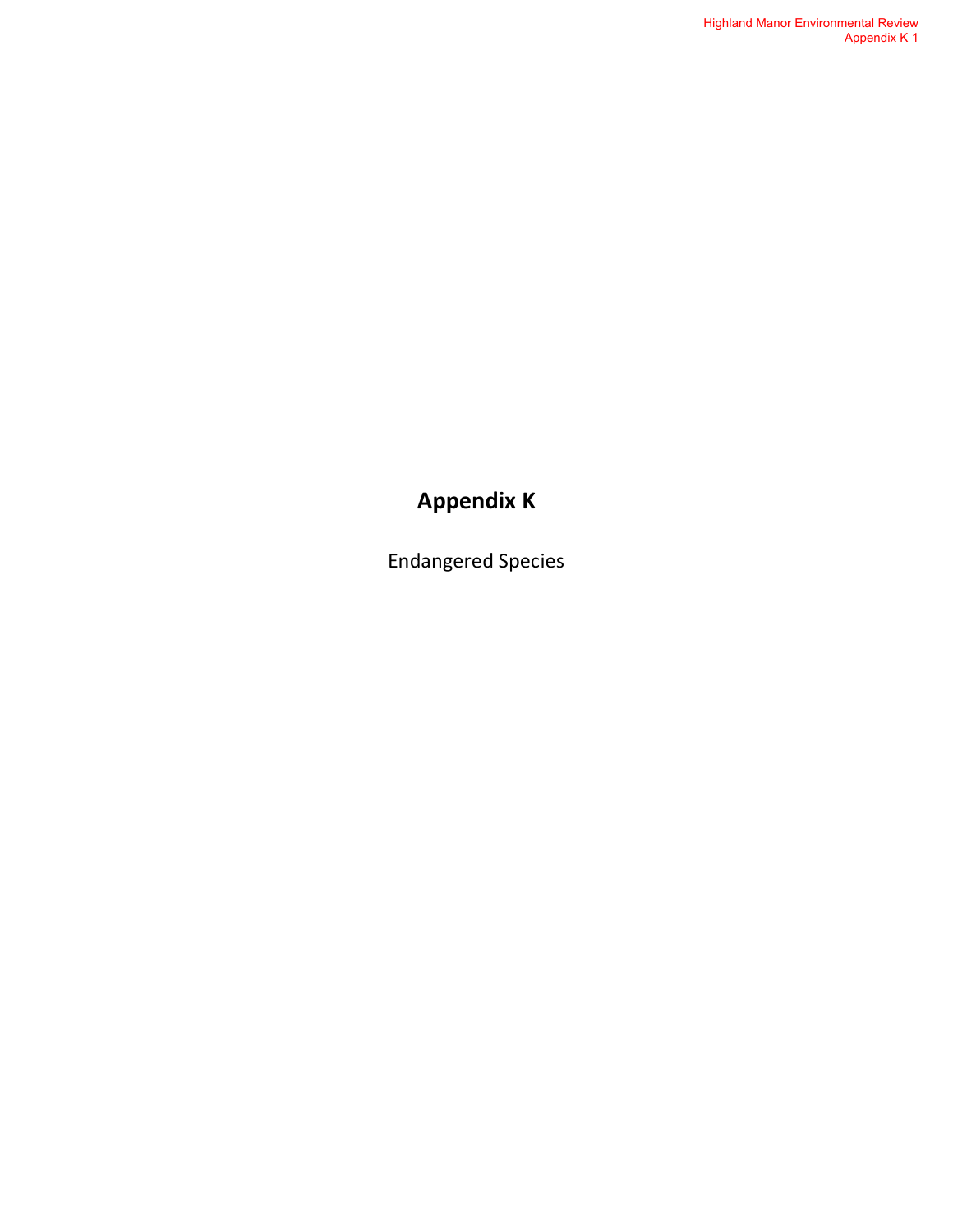

## United States Department of the Interior

FISH AND WILDLIFE SERVICE Montana Ecological Services Field Office 585 Shephard Way, Suite 1 Helena, MT 59601-6287 Phone: (406) 449-5225 Fax: (406) 449-5339



In Reply Refer To: Consultation Code: 06E11000-2021-SLI-0180 Event Code: 06E11000-2021-E-00325 Project Name: Highland Manor

January 28, 2021

Subject: List of threatened and endangered species that may occur in your proposed project location or may be affected by your proposed project

To Whom It May Concern:

The enclosed species list identifies threatened, endangered, proposed and candidate species, as well as proposed and final designated critical habitat, that may occur within the boundary of your proposed project and/or may be affected by your proposed project. The species list fulfills the requirements of the U.S. Fish and Wildlife Service (Service) under section 7(c) of the Endangered Species Act (Act) of 1973, as amended (16 U.S.C. 1531 et seq.).

New information based on updated surveys, changes in the abundance and distribution of species, changed habitat conditions, or other factors could change this list. Please feel free to contact us if you need more current information or assistance regarding the potential impacts to federally proposed, listed, and candidate species and federally designated and proposed critical habitat. Please note that under 50 CFR 402.12(e) of the regulations implementing section 7 of the Act, the accuracy of this species list should be verified after 90 days. This verification can be completed formally or informally as desired. The Service recommends that verification be completed by visiting the ECOS-IPaC website at regular intervals during project planning and implementation for updates to species lists and information. An updated list may be requested through the ECOS-IPaC system by completing the same process used to receive the enclosed list.

The purpose of the Act is to provide a means whereby threatened and endangered species and the ecosystems upon which they depend may be conserved. Under sections  $7(a)(1)$  and  $7(a)(2)$  of the Act and its implementing regulations (50 CFR 402 et seq.), Federal agencies are required to utilize their authorities to carry out programs for the conservation of threatened and endangered species and to determine whether projects may affect threatened and endangered species and/or designated critical habitat.

A Biological Assessment is required for construction projects (or other undertakings having similar physical impacts) that are major Federal actions significantly affecting the quality of the human environment as defined in the National Environmental Policy Act (42 U.S.C. 4332(2)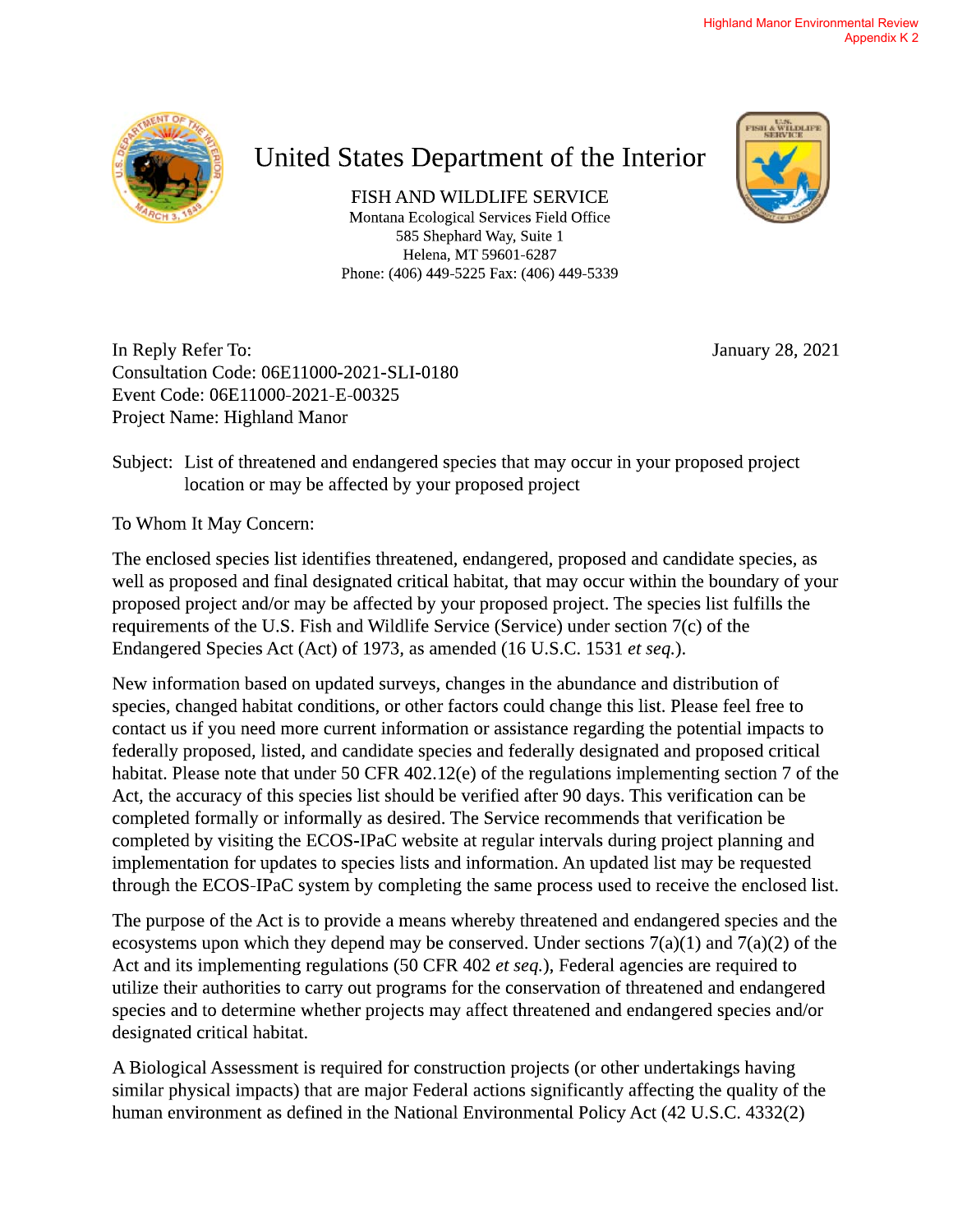(c)). For projects other than major construction activities, the Service suggests that a biological evaluation similar to a Biological Assessment be prepared to determine whether the project may affect listed or proposed species and/or designated or proposed critical habitat. Recommended contents of a Biological Assessment are described at 50 CFR 402.12.

If a Federal agency determines, based on the Biological Assessment or biological evaluation, that listed species and/or designated critical habitat may be affected by the proposed project, the agency is required to consult with the Service pursuant to 50 CFR 402. In addition, the Service recommends that candidate species, proposed species and proposed critical habitat be addressed within the consultation. More information on the regulations and procedures for section 7 consultation, including the role of permit or license applicants, can be found in the "Endangered" **Species Consultation Handbook" at:** 

http://www.fws.gov/endangered/esa-library/pdf/TOC-GLOS.PDF

Please be aware that bald and golden eagles are protected under the Bald and Golden Eagle Protection Act (16 U.S.C. 668 et seq.), and projects affecting these species may require development of an eagle conservation plan

(http://www.fws.gov/windenergy/eagle\_guidance.html). Additionally, wind energy projects should follow the wind energy guidelines (http://www.fws.gov/windenergy/) for minimizing impacts to migratory birds and bats.

Guidance for minimizing impacts to migratory birds for projects including communications towers (e.g., cellular, digital television, radio, and emergency broadcast) can be found at: http://www.fws.gov/migratorybirds/CurrentBirdIssues/Hazards/towers/towers.htm; http://www.towerkill.com; and  $http://$ www.fws.gov/migratorybirds/CurrentBirdIssues/Hazards/towers/comtow.html.

We appreciate your concern for threatened and endangered species. The Service encourages Federal agencies to include conservation of threatened and endangered species into their project planning to further the purposes of the Act. Please include the Consultation Tracking Number in the header of this letter with any request for consultation or correspondence about your project that you submit to our office.

Attachment(s):

• Official Species List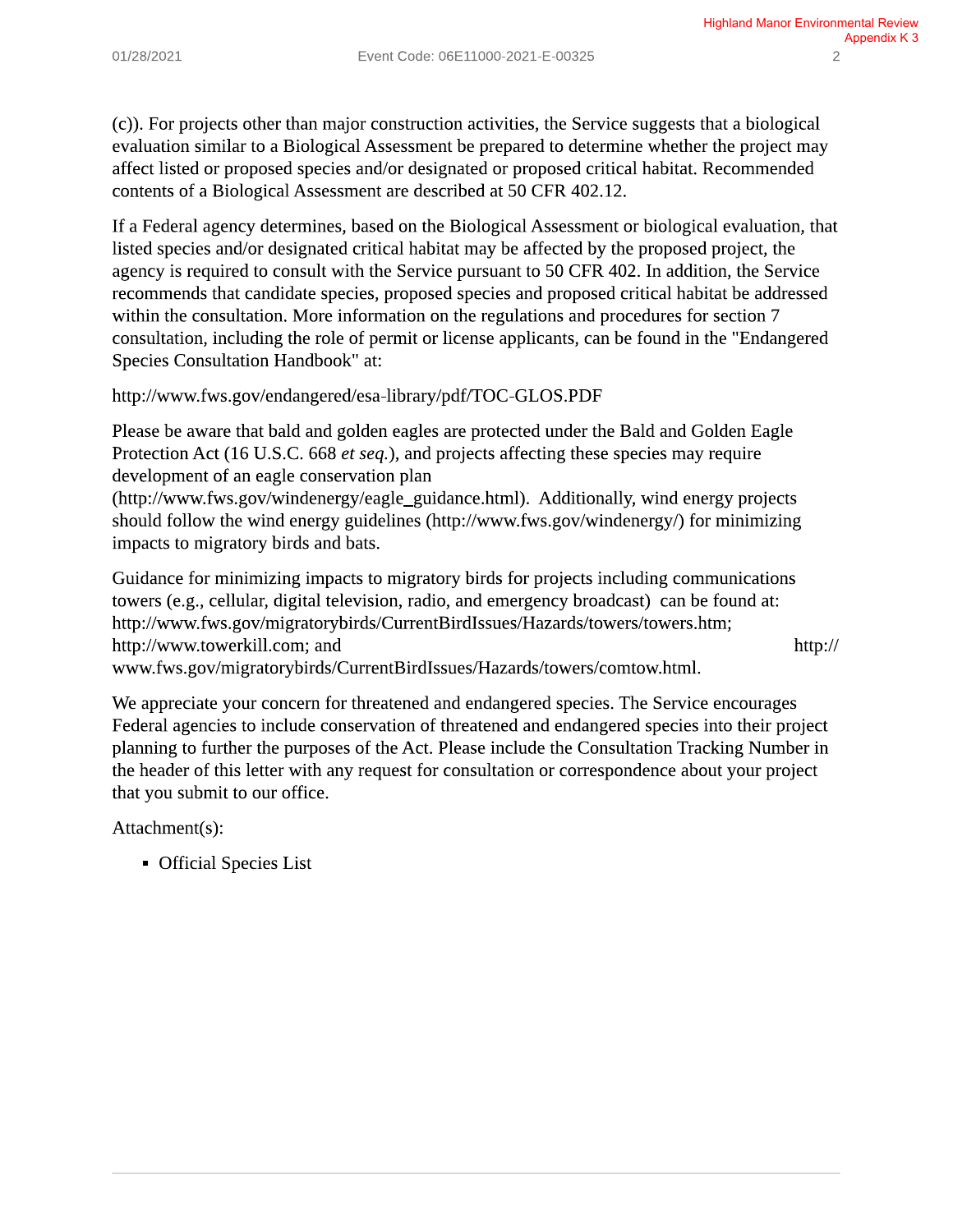# **Official Species List**

This list is provided pursuant to Section 7 of the Endangered Species Act, and fulfills the requirement for Federal agencies to "request of the Secretary of the Interior information whether any species which is listed or proposed to be listed may be present in the area of a proposed action".

This species list is provided by:

#### **Montana Ecological Services Field Office**

585 Shephard Way, Suite 1 Helena, MT 59601-6287  $(406)$  449-5225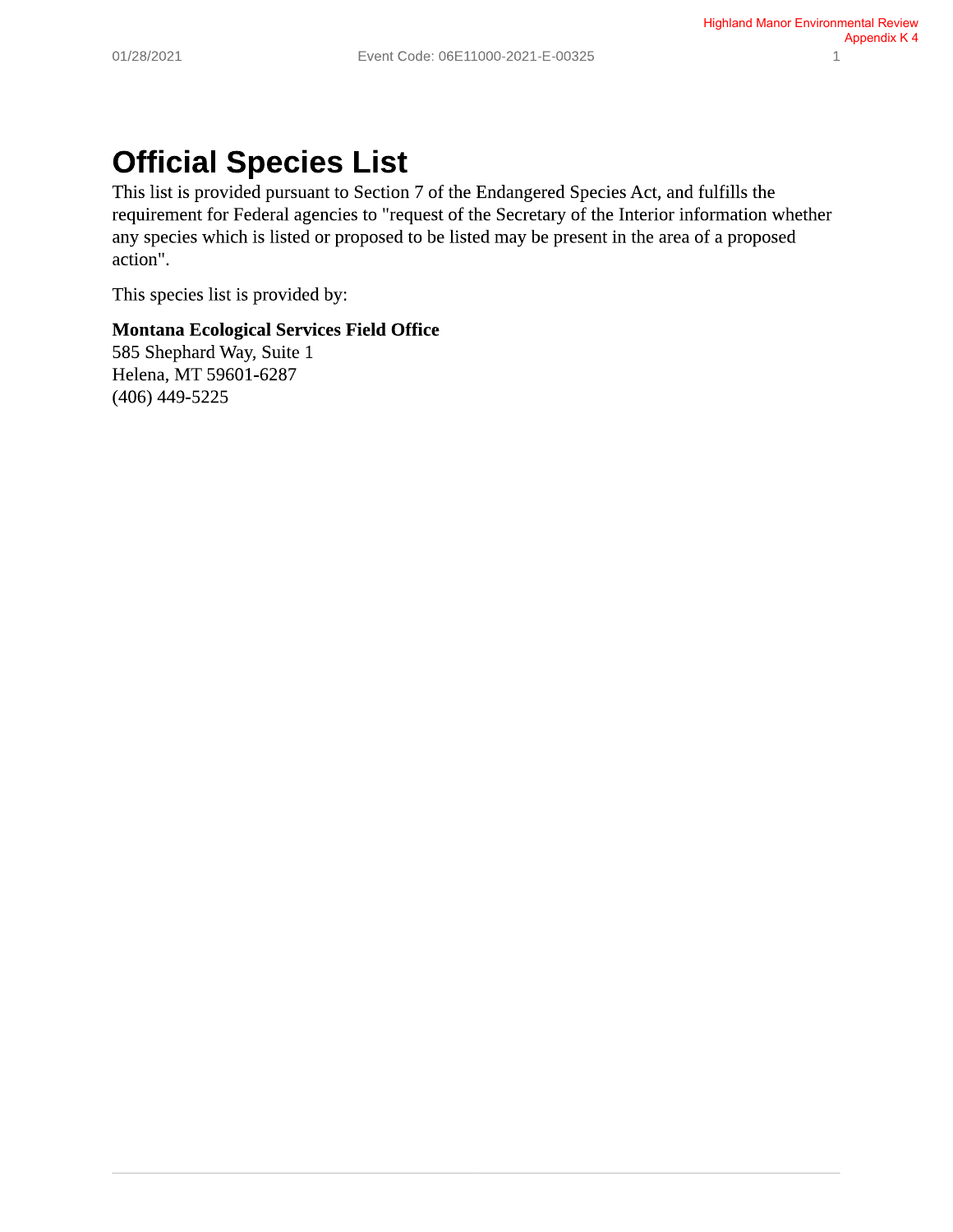### **Project Summary**

|                    | Consultation Code: 06E11000-2021-SLI-0180                                                       |
|--------------------|-------------------------------------------------------------------------------------------------|
| <b>Event Code:</b> | 06E11000-2021-E-00325                                                                           |
| Project Name:      | <b>Highland Manor</b>                                                                           |
| Project Type:      | Federal Grant / Loan Related                                                                    |
|                    | Project Description: Acquisition and rehabilitation of 32 units of existing affordable housing. |
|                    | No zoning changes, no changes in land use, and no changes in density                            |
|                    | will result from this project. Acquisition and the start of rehabilitation                      |
|                    | activities are expected to occur in the summer of 2021.                                         |

#### **Project Location:**

Approximate location of the project can be viewed in Google Maps: https:// www.google.com/maps/@48.5389024,-109.69511680436975,14z



Counties: Hill County, Montana